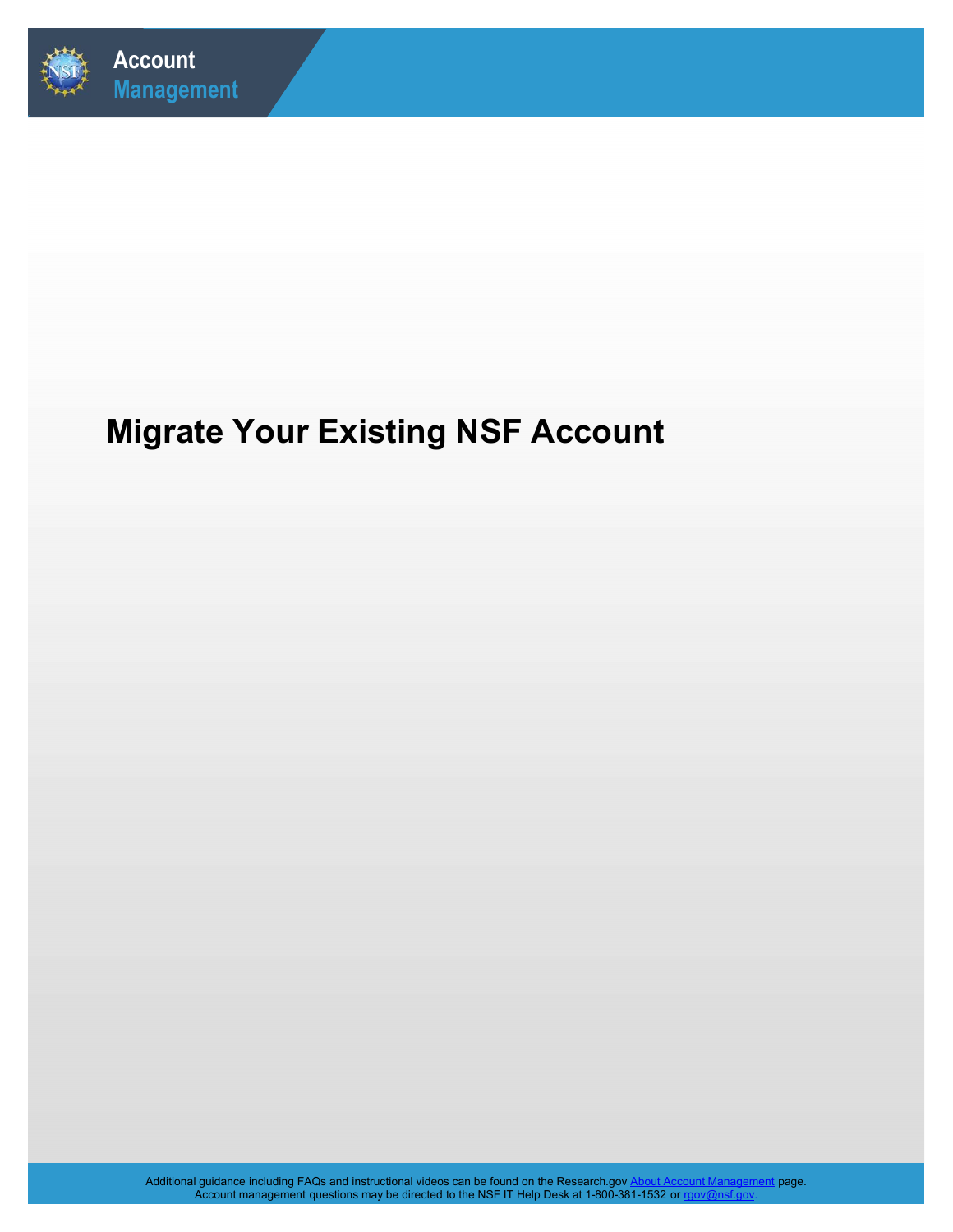

### Migrate Your Existing NSF Account

| <b>Management</b><br>To migrate your existing NSF account to NSF's new account management system, you must verify your account's primary email<br>address and phone number. If you created your NSF account before March 23, 2018 and your email address is associated with<br>more than one NSF account, you will be prompted to verify information. Depending on the information on file, you may be<br>required to contact the NSF IT Help Desk for assistance.<br>How will the system prompt me to verify my information<br>Verify Your Information<br>so that my account can be migrated?<br>NSF is updating its account management system and we need you to verify your account<br>You will receive a Verify Your Information pop-up. After you have<br>information. This is a one-time process.<br>read it, click "Next." (Figure 1)<br>On the next screen, you will be asked to review your account's primary email address and<br>Select an email address, enter your 10-digit phone number, and<br>$\bullet$<br>phone number.<br>click "Next." (Figure 2)<br>If you have questions, please contact the NSF IT Help Desk at 1-800-381-1532 or<br>rgov@nsf.gov.<br>Note the information that has been saved as your account's<br>$\bullet$<br>primary email address and phone number. (Figure 3)<br>Click "Go to View My Roles" and you will be directed to the<br>$\bullet$<br>View My Roles page to view current active roles for your<br><b>Figure 1</b><br>organization(s). (Figure 3)<br>Verify Your Information<br>Please verify your primary email address and phone number. After this one time<br>verification process, you will be able to make future updates to this account<br>information in My Profile.<br><b>Helpful Tip</b><br>Charles A Bobrow-Strain (NSF ID: 000300002)<br>* Required<br>For instructions on how to make changes to your account<br>* Primary Email <sup>O</sup><br>profile information after your existing NSF account has been<br>Select One<br>$\blacktriangledown$<br>migrated to NSF's new account management system, please<br>* Phone Number<br>refer to the View and Edit My NSF Account Profile Information<br>job aid.<br>Next | <b>Account</b> | <b>Migrate Your Existing NSF Account</b>                                                                                                                                                                                                                                                                                                                                                                                                                    |
|---------------------------------------------------------------------------------------------------------------------------------------------------------------------------------------------------------------------------------------------------------------------------------------------------------------------------------------------------------------------------------------------------------------------------------------------------------------------------------------------------------------------------------------------------------------------------------------------------------------------------------------------------------------------------------------------------------------------------------------------------------------------------------------------------------------------------------------------------------------------------------------------------------------------------------------------------------------------------------------------------------------------------------------------------------------------------------------------------------------------------------------------------------------------------------------------------------------------------------------------------------------------------------------------------------------------------------------------------------------------------------------------------------------------------------------------------------------------------------------------------------------------------------------------------------------------------------------------------------------------------------------------------------------------------------------------------------------------------------------------------------------------------------------------------------------------------------------------------------------------------------------------------------------------------------------------------------------------------------------------------------------------------------------------------------------------------------------------------------------------------------------------------------------------------------------|----------------|-------------------------------------------------------------------------------------------------------------------------------------------------------------------------------------------------------------------------------------------------------------------------------------------------------------------------------------------------------------------------------------------------------------------------------------------------------------|
|                                                                                                                                                                                                                                                                                                                                                                                                                                                                                                                                                                                                                                                                                                                                                                                                                                                                                                                                                                                                                                                                                                                                                                                                                                                                                                                                                                                                                                                                                                                                                                                                                                                                                                                                                                                                                                                                                                                                                                                                                                                                                                                                                                                       |                |                                                                                                                                                                                                                                                                                                                                                                                                                                                             |
|                                                                                                                                                                                                                                                                                                                                                                                                                                                                                                                                                                                                                                                                                                                                                                                                                                                                                                                                                                                                                                                                                                                                                                                                                                                                                                                                                                                                                                                                                                                                                                                                                                                                                                                                                                                                                                                                                                                                                                                                                                                                                                                                                                                       |                |                                                                                                                                                                                                                                                                                                                                                                                                                                                             |
|                                                                                                                                                                                                                                                                                                                                                                                                                                                                                                                                                                                                                                                                                                                                                                                                                                                                                                                                                                                                                                                                                                                                                                                                                                                                                                                                                                                                                                                                                                                                                                                                                                                                                                                                                                                                                                                                                                                                                                                                                                                                                                                                                                                       |                |                                                                                                                                                                                                                                                                                                                                                                                                                                                             |
|                                                                                                                                                                                                                                                                                                                                                                                                                                                                                                                                                                                                                                                                                                                                                                                                                                                                                                                                                                                                                                                                                                                                                                                                                                                                                                                                                                                                                                                                                                                                                                                                                                                                                                                                                                                                                                                                                                                                                                                                                                                                                                                                                                                       |                |                                                                                                                                                                                                                                                                                                                                                                                                                                                             |
|                                                                                                                                                                                                                                                                                                                                                                                                                                                                                                                                                                                                                                                                                                                                                                                                                                                                                                                                                                                                                                                                                                                                                                                                                                                                                                                                                                                                                                                                                                                                                                                                                                                                                                                                                                                                                                                                                                                                                                                                                                                                                                                                                                                       |                |                                                                                                                                                                                                                                                                                                                                                                                                                                                             |
|                                                                                                                                                                                                                                                                                                                                                                                                                                                                                                                                                                                                                                                                                                                                                                                                                                                                                                                                                                                                                                                                                                                                                                                                                                                                                                                                                                                                                                                                                                                                                                                                                                                                                                                                                                                                                                                                                                                                                                                                                                                                                                                                                                                       |                |                                                                                                                                                                                                                                                                                                                                                                                                                                                             |
|                                                                                                                                                                                                                                                                                                                                                                                                                                                                                                                                                                                                                                                                                                                                                                                                                                                                                                                                                                                                                                                                                                                                                                                                                                                                                                                                                                                                                                                                                                                                                                                                                                                                                                                                                                                                                                                                                                                                                                                                                                                                                                                                                                                       |                |                                                                                                                                                                                                                                                                                                                                                                                                                                                             |
|                                                                                                                                                                                                                                                                                                                                                                                                                                                                                                                                                                                                                                                                                                                                                                                                                                                                                                                                                                                                                                                                                                                                                                                                                                                                                                                                                                                                                                                                                                                                                                                                                                                                                                                                                                                                                                                                                                                                                                                                                                                                                                                                                                                       |                | Your account information has been verified and saved successfully.<br>This information can be updated as needed in the My Profile page.<br>Charles A Bobrow-Strain (NSF ID: 000300002)<br><b>Primary Email:</b><br>cabs@socrates.berkeley.edu<br>Phone Number: 5555555555<br>Please proceed to the View My Roles page to ensure you have the correct roles(s).<br>If changes are needed, you will now be able to request a new role.<br>Go to View My Roles |